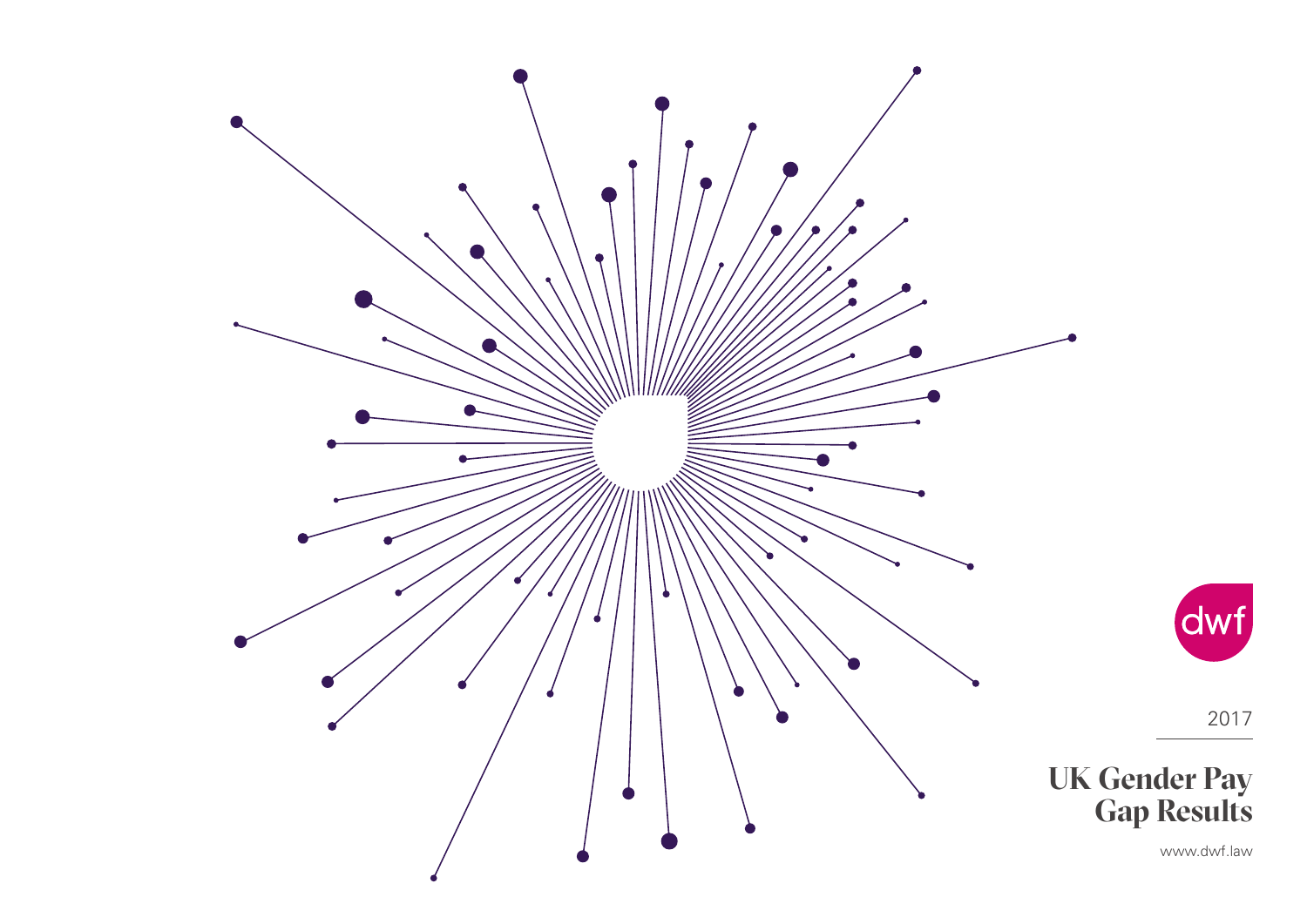## Our 2017 UK Gender Pay Gap Report

**At DWF, we aim to be a leading employer, where diversity and inclusion are embedded into the way we work, through attracting and retaining a highly valued workforce that is representative of our clients and communities and offers a diverse range of perspectives.**

We continue to fully support identifying and removing any barriers that prevent capable, talented people from achieving their full potential and welcome gender pay gap reporting as a further opportunity for us both to reflect on our progress to date and to further review our ways of working, ensuring we are transparent, fair and inclusive, diverse and treat our people equitably.

#### **Our Gender Pay Gap**

| Mean hourly pay gap   | 23.7% |
|-----------------------|-------|
| Median hourly pay gap | 26.5% |

Our analysis confirms that 21.6% of our mean hourly pay gap is due to having more men in senior higher paid roles and 2.1% of the gap is because men and women at the same level are paid differently. This difference can largely be explained by time in role or skill-set. Our challenge is, to a small extent, to close the gap in pay, and to a significantly greater extent to attract more women into senior roles.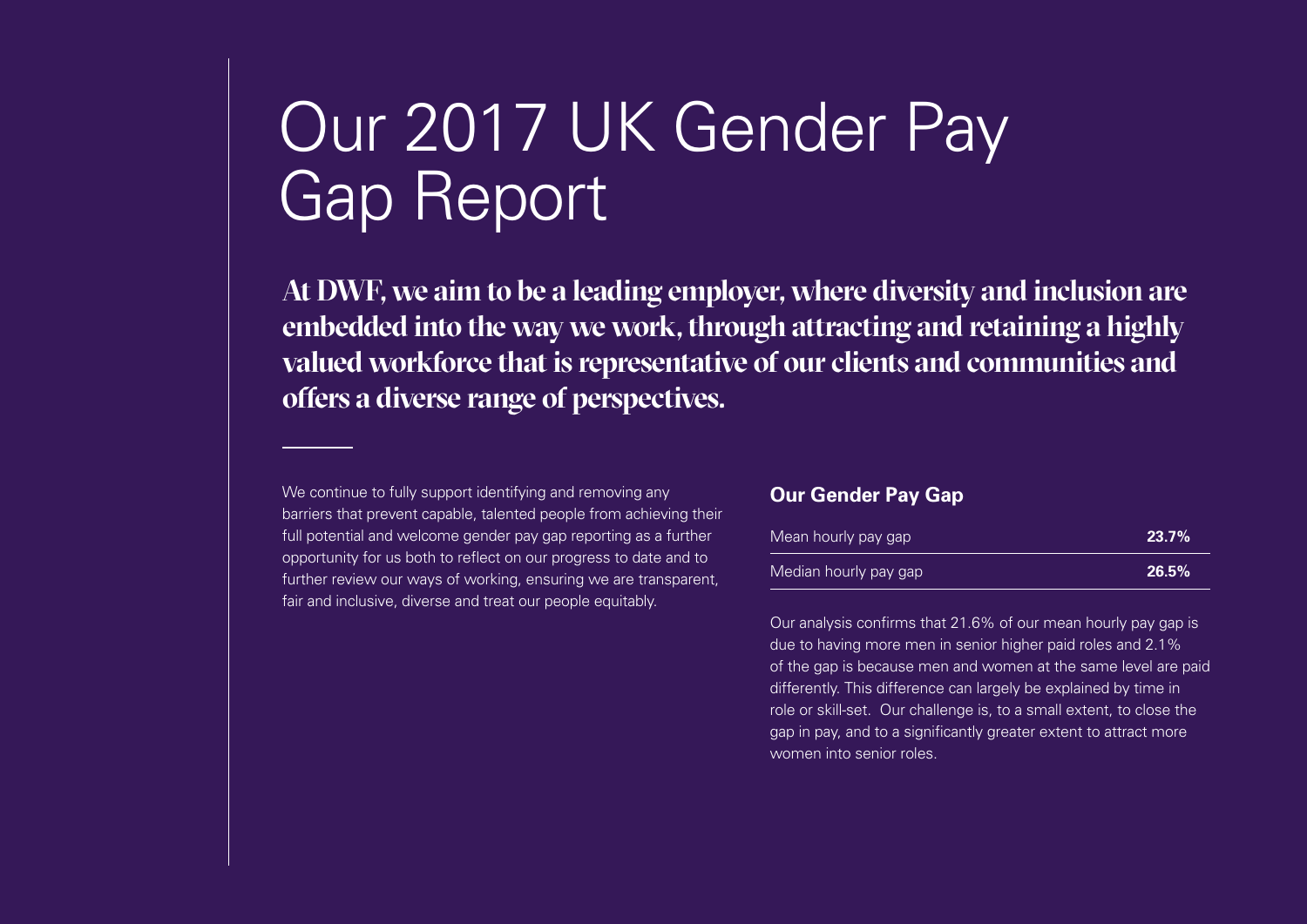# Why we have a gender pay gap

### **Our pay gap is mainly the result of having more men at senior levels in higher paid roles and a higher proportion of women relative to men in our lower career levels.**

A contributing factor has been our significant growth, influenced by merger and acquisition activity, which has unintentionally impacted female representation at senior levels.

#### **Hourly Pay Quartiles**

Our results show that we have a higher proportion of females in quartiles 1, 2 and 3. In quartile 4, there is a higher proportion of males than females.



#### **Bonus Pay Gap**

Our bonus pay gap is 23.6%. Relative to the reported gap, 19% is the result of having more males in senior roles and we want to work at levelling this representation across all career levels.

| Mean bonus pay gap   | 23.6%    |
|----------------------|----------|
| Median bonus pay gap | $15.1\%$ |

#### **Proportion of Male and Female Employees Receiving a Bonus**

We will continue to review our bonus arrangements to ensure that the gender balance of bonus payments remains as equal as possible, focusing on personal achievements and behaviour that reflects our values.

| Male   | 24.2% |
|--------|-------|
| Female | 24.0% |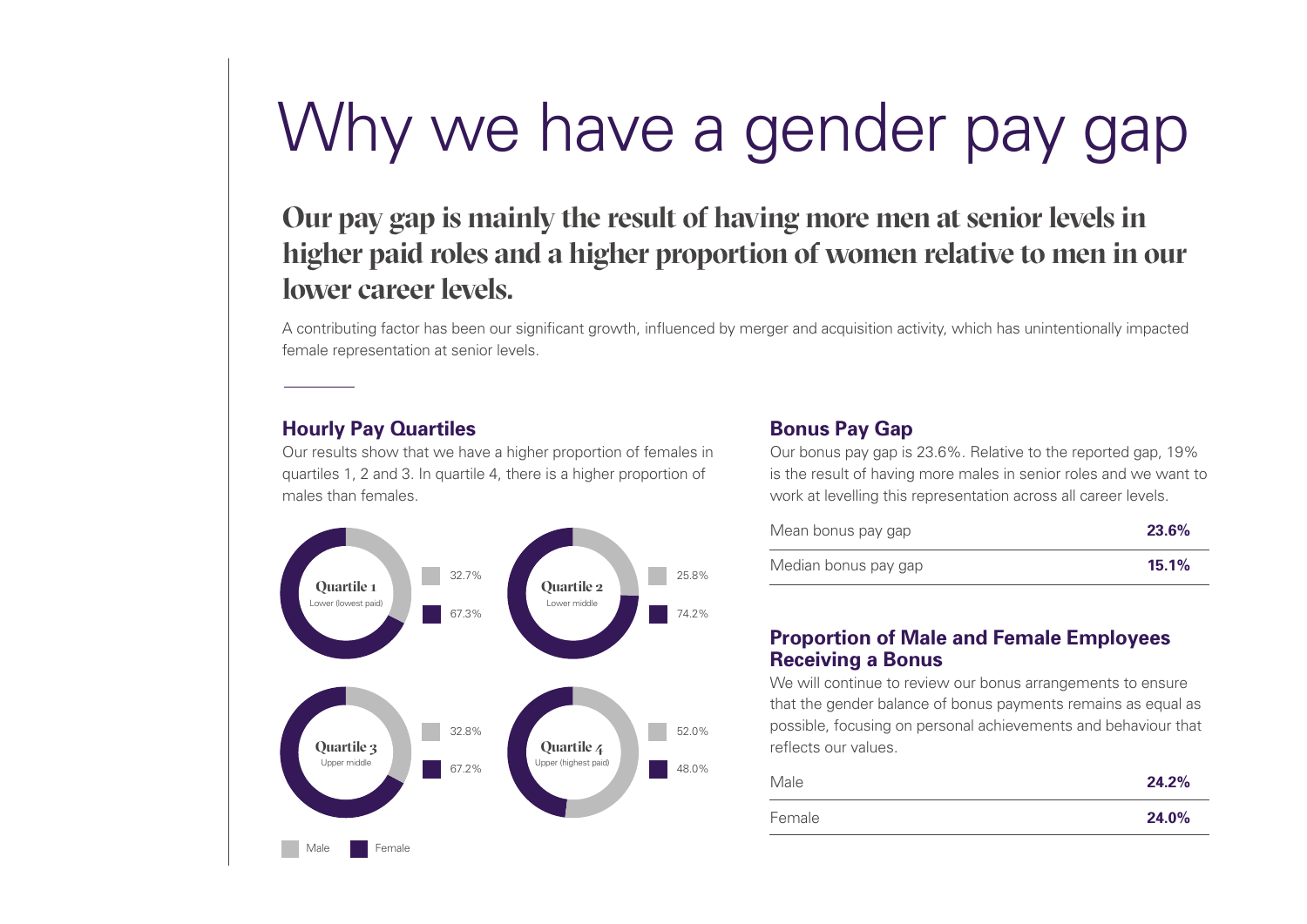## What we have done to close our gap

**In October 2017 we introduced a Board-endorsed Global Diversity & Inclusion Strategy and we continue to work hard to ensure we see the benefits of this throughout our business.**

Our Partner-led Diversity Steering Group is delivering against a published Gender Action Plan and our portfolio of Diversity training has been increased to consciously build diversity capability and confidence in leaders and line managers, ensuring our recruitment, selection and promotion decisions are free from bias.

We recognise that addressing the imbalance of women at senior levels will help to close our gender pay gap, and have partnered with Everywoman to help develop our female talent pipeline and provide access to senior female role models to inspire success and fulfil potential.

In 2017, we undertook a comprehensive talent mapping exercise across the business and have successfully implemented agile and flexible working practices.

Female representation on our Strategic Board has increased to 30% from 10%, and we have provided greater access to mentoring and senior sponsorship across all career levels.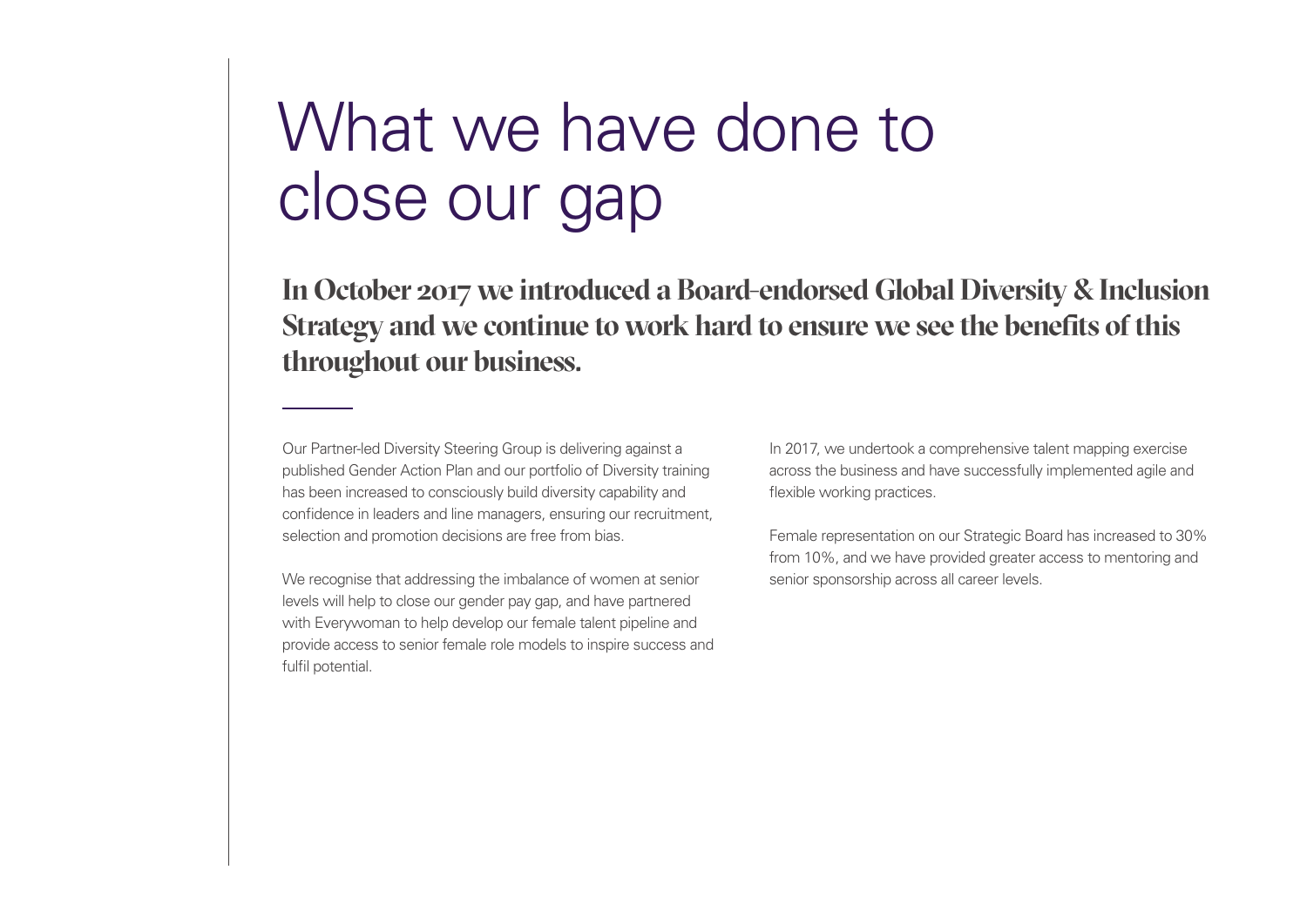### What are our next steps?

**Addressing the disparity in gender representation at senior levels will take time, but it continues to be a priority within our business. We are committed to taking the necessary steps to closing the current gender pay gap at DWF; we recognise there is more to do and are proactive in ensuring that we have a sustainable pipeline of female talent in our leadership population.**

Informed by the principles of our Global Diversity & Inclusion Strategy, we will ensure our senior leader population is progressively more diverse and empowered. We are launching a new performance framework that encompasses our commitment to diversity and inclusion, complemented by smart objectives, which are linked to the values of our clients as well as to performance review and reward.

We have also charged those with responsibility for pay, bonus and recruitment matters to ensure gender considerations are front of mind when making decisions.

As an international legal business, we aim to recruit from the widest possible talent pool and have already made significant progress in improving our employment proposition for the benefit of all. We will continue to challenge assumptions about traditional ways of working and continue to participate in diversity benchmarking to drive the implementation of inclusive best practice.



"As Managing Partner and CEO, I confirm on behalf of our business that the information contained in this report is accurate."

Andrew Leaitherland **Managing Partner and CEO**